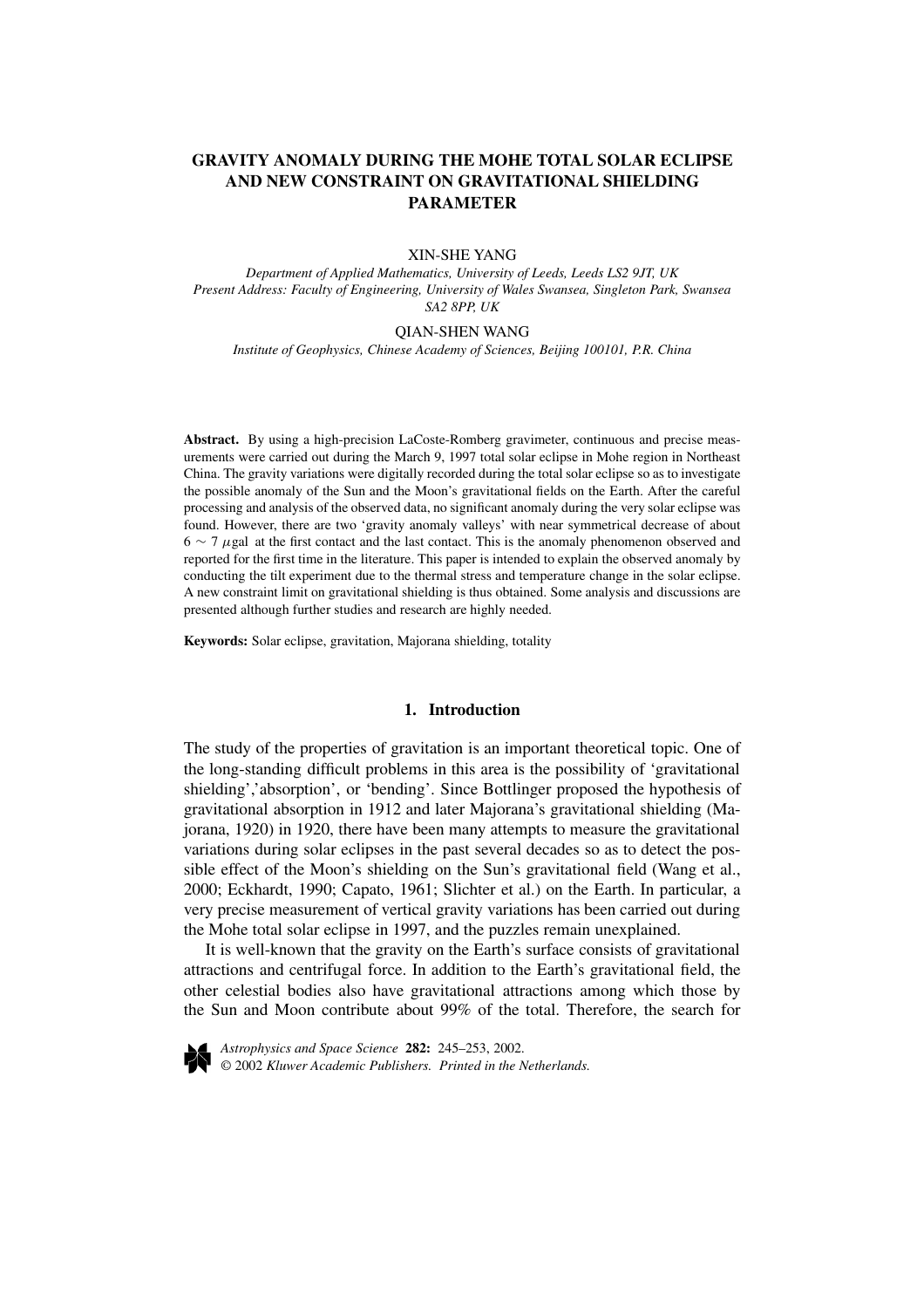the gravity variations at a given position on the Earth's surface shall begin from the studies of the gravitational variations by the Sun and Moon. As the relative position of the Earth with respect to the Sun and Moon is changing, so does the gravitational field, and thus the gravitational tide changes on the Earth. This tide varies with time and space, and it also depends on the interior state and the physical properties as well as motion of the Earth in addition to the relative position with respect to the Sun and Moon. However, for a given point, the variation is mainly due to the component of the periodical gravitational tide. The difference of the theoretically calculated gravitational tide and the observed results is the variations after deduction of the theoretical tide, and this can be the starting point of the analysis of the residual variations and find out the possible contribution factors.

The observation of gravity variations during a solar eclipse is the method of considering the possible effect of the Sun's gravitational field in the shadow region of a solar eclipse in a similar way as that of light being shielded or absorbed, or the possibility of bending by the moon's gravitational fields so that it might have some effect in the shadow region on the Earth? However, there might be some effect in gravity or maybe the effect is null. Thus, the method is to measure the vertical gravitational variations during the period of a solar eclipse including a certain period before and after the eclipse. Theoretically speaking, there exist unanswered questions about the correlation of gravity decrease, increase or even zero variations and the possibility of gravitational absorption, superimposition or cancellation of the possible gravitational shielding. However, in reality, it would be very important materials whatever the experimental results are. By using the highprecision gravimeter (LaCoste-Romberg D) with a precision of *µ*gal together with the continuous digital recording system, the observation was conducted in Mohe during the solar eclipse (Wang et al., 2000), which provides important real data for the studies of possible 'gravitation shielding, absorption or bending'.

### **2. Observations and Results**

The observations during the total solar eclipse in March 9, 1997 were carried out at the Mohe observation center of the Institute of Geophysics, Chinese Academy of Sciences, its location is:  $\phi = 53°29'20''$ N and  $\lambda = 122°20'30''$ E, which lies in the center of the shadow of the totality during the eclipse. The local times of the total eclipse are: first contact at  $08<sup>h</sup>03<sup>m</sup>29<sup>m</sup>$ , second contact at  $09<sup>h</sup>08<sup>m</sup>18<sup>s</sup>$ , third contact at  $09<sup>h</sup>11<sup>m</sup>04<sup>s</sup>$ , and last contact at  $10<sup>h</sup>19<sup>m</sup>50<sup>s</sup>$ . The duration of the totality of the solar eclipse is 2 mins and 46 seconds. The angular height of the Sun during the totality is 21◦.

The outer environment of the observation station: the gravimeter during observations was placed in quiet, dry room without any interference at a room temperature of 15◦C. The power supply was stable and the gravimeter was kept at a constant temperature. A very high-accurate LaCoste-Romberg D gravimeter (D-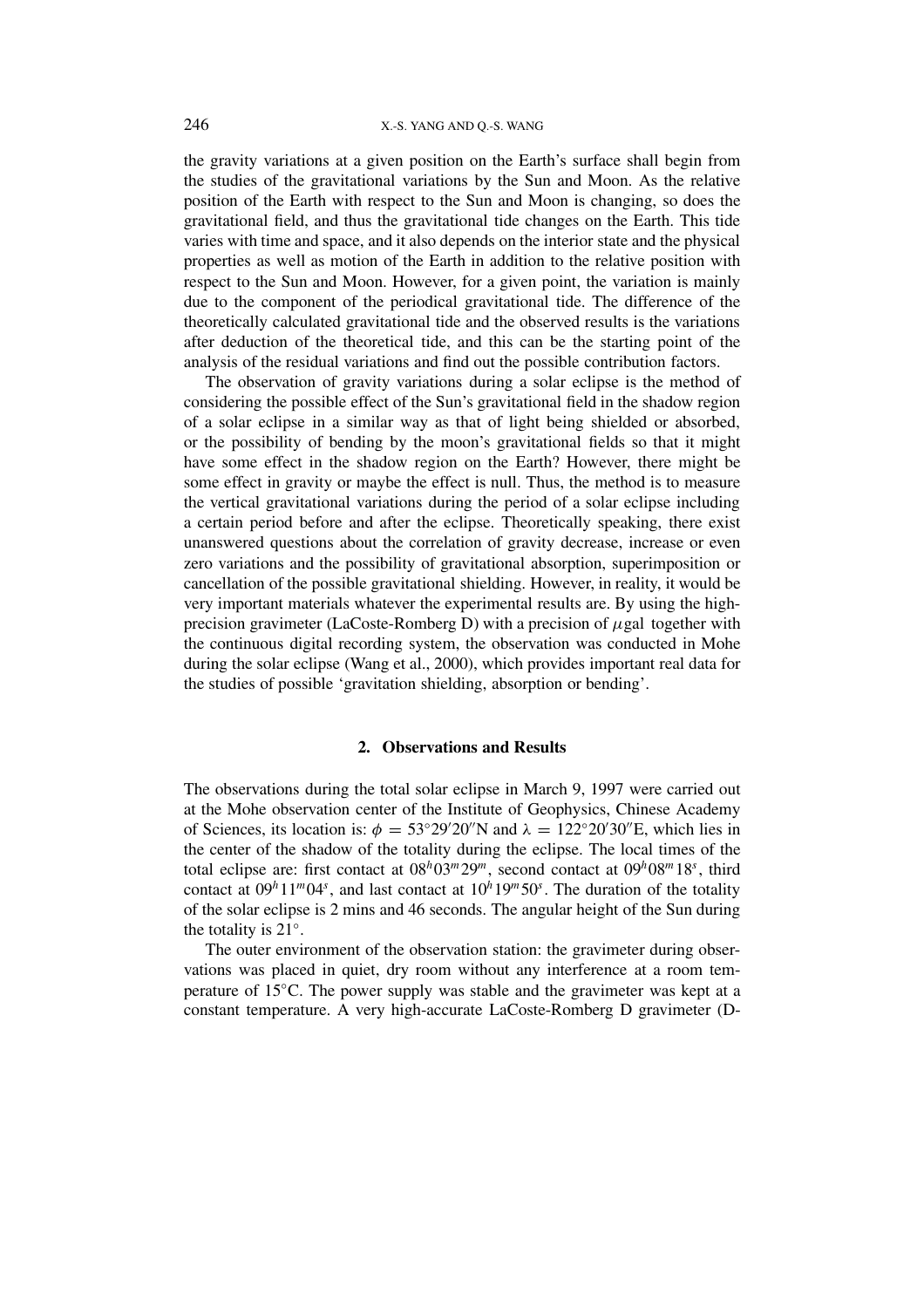

*Figure 1.* Measured gravity variations during the Mohe solar eclipse.

122) was used to measure the variations of vertical gravitational acceleration with a high precision of 2  $\sim$  3 ×10<sup>-8</sup> m/s<sup>2</sup> or 2  $\sim$  3 µgal. The equipment was kept in a constant temperature with ±0*.*1◦C inside an undisturbed room. The output signal of the gravity variations from the gravimeter was automatically collected by a PC with an A/D card and recorded as digital signals for further processing.

The measurements were from 6:00 am on 8 March to 23:00 pm on 10 March 1997 for the eclipse recording with a sampling rate of one recording per minute. According to the timing of the solar eclipse, the measurement procedure and sampling rates are:  $06^h00^m$  ∼  $07^h00^m$  and  $11^h00^m$  ∼  $24^h00^m$  at the rate of 1 recording per minute with a total 840 gravity data;  $07^h 00^m \sim 09^h 00^m$  and  $09^2 0^m \sim 11^h 00^m$  at the rate of 2 recordings per minute with a total of 440 data; and  $0.0^{h}00^{m} \sim 0.0^{h}20^{m}$ at a higher rate of 1 recording per second with a total of 1200 data.

The results of gravity observations: The gravity variations with a total of 2580 measurements recorded from 06:00 am to 23:00 pm on 9 March 1997 are shown in Figure 1.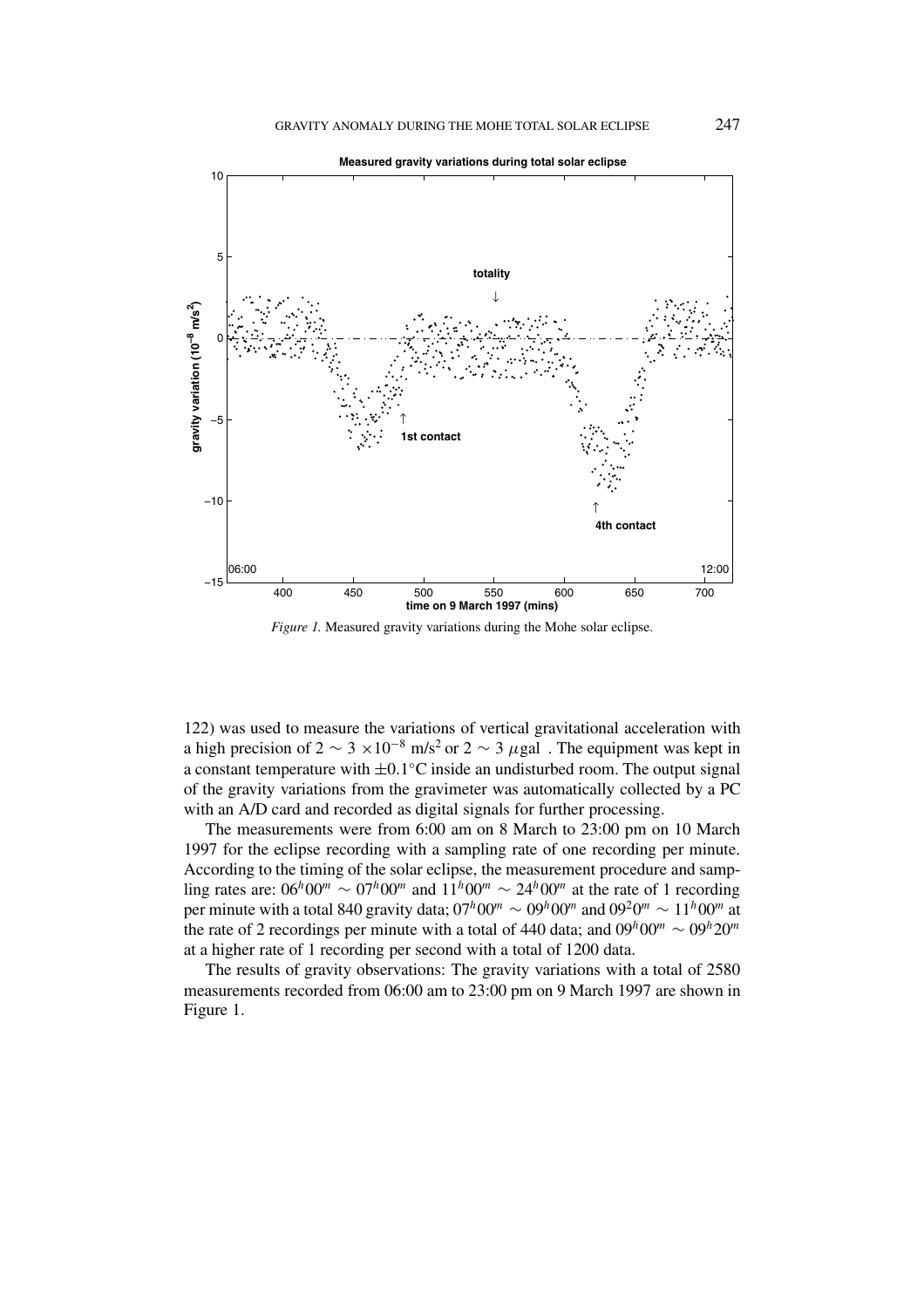### **3. Anomalies and Analysis**

### 3.1. THE EFFECTS OF TEMPERATURE AND PRESSURE

According to the calibration precision of the LaCoste-Romberg (L & R) gravimeter provided by the manufacturer, the variation of 8◦C in temperature would lead to 5  $\mu$ gal change in gravity reading. This variation is even small under the condition of constant temperature. The actual temperature change in controlled room temperature (15°C) during the eclipse is within  $\pm 1$ °C, so the actual effect of temperature change is less than 1 *µ*gal . Therefore, it is not necessary to make the correction due to temperature variations.

The actual change in pressure during eclipse from 07:00 am to 11:00 am on 9 March 1997 is about 1 mmH and the change is less than 3 mmH in that whole day. According to the manufacturer, the effect of actual pressure change on gravity reading in 9 March 1997 shall much less than  $(\ll 1 \mu$ gal), and thus no correction is necessary.

The measured variations of vertical gravity including the gravitational tides which can be calculated theoretically. The difference between theory and measured variations is the residual anomaly during the solar eclipse. The residual gravity varies within ±3 ∼ 4 *µ*gal around zero, but there exists two unknown anomalies (with the amplitude of 6 ∼ 7 *µ*gal ) in the about 20min around 07:28 am, and in the 20min around 10:19 am, respectively. These timings are coincident with the first and last contacts. We referred to these anomalies as the '*gravity anomaly valleys*', and this is the first time in literature recorded during a total solar eclipse.

### 3.2. THE ANOMALY FROM THE SECOND CONTACT TO THE THIRD CONTACT

By analysing the measured data during the Mohe solar eclipse on 9 March 1997, there is no gravity anomaly  $> 3 \mu$ gal from the second contact (09<sup>h</sup>08<sup>*m*</sup>18<sup>*s*</sup>) to third contact  $(0)^h 11^m 04^s$ . This the third phenomenon apart from the 'two valleys'. These insignificant variations around the totality are very difficulty to explain and there may be many possible explanations. We give three possibilities:

- 1. There is no absorption, unlike light forming the shadow by the Moon, of the Sun's gravitation attraction on the Earth, so that there is no anomaly observed around the totality (Ducarme et al., 1999).
- 2. The possible anomaly is too small, the present gravimeter is not precise enough to capture such signals or the signal is the same level as noise.
- 3. There might be some gravitational absorption by the Moon in the shadow region, but there exists some superimposition of gravitational attractions near shadow region as the Sun, Moon and Earth are on the same line. The absorption is cancelled by the superposition, so that the result is a very low level small signal, which was not observed during this solar eclipse.

These three explanations or assumptions are all related to the basic concept of gravitation. However, the insignificant variations of gravity during this eclipse do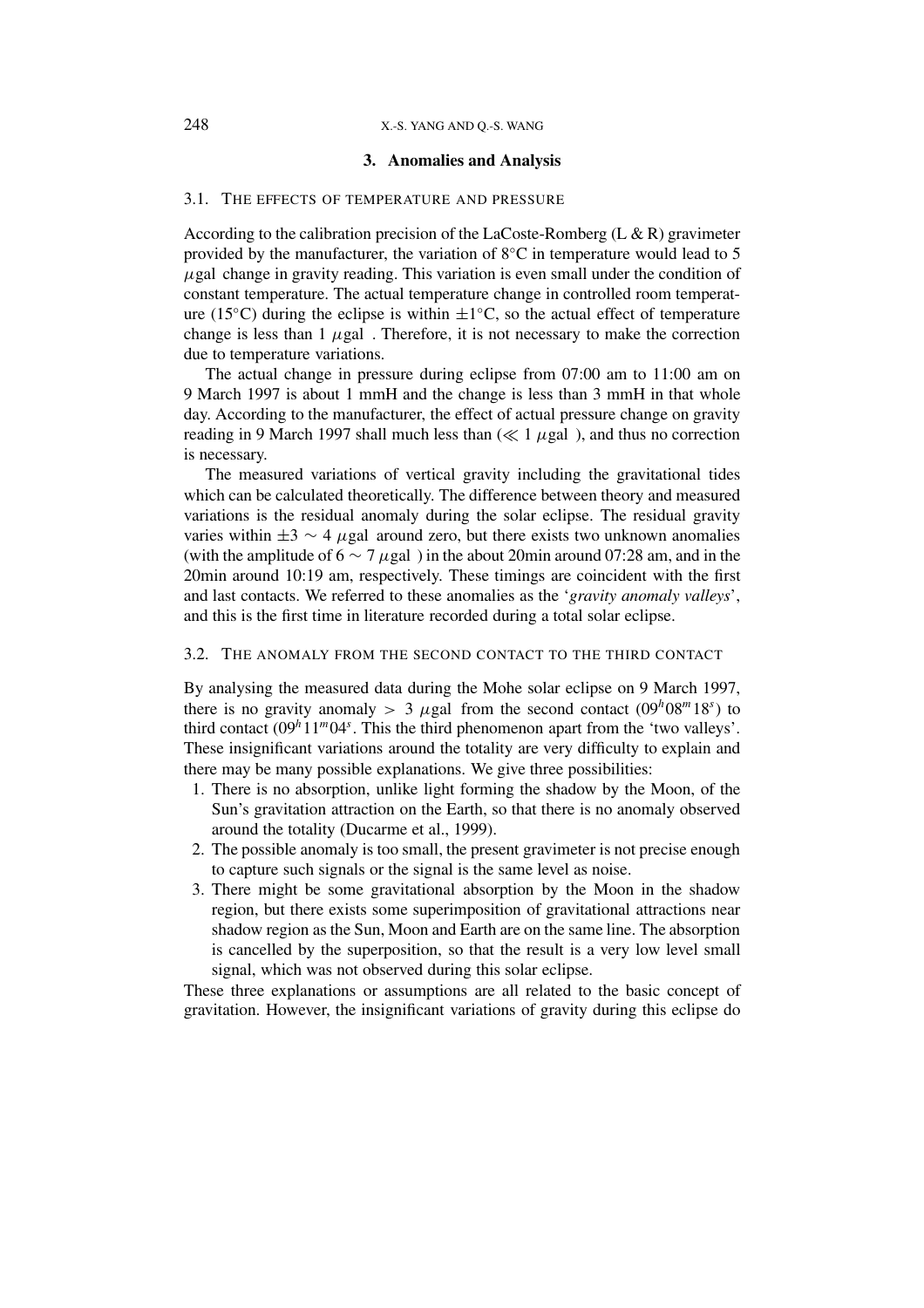not necessarily imply that there is no change of gravitation as the phenomena sometimes seemingly contracts with its essence. Thus, it is extremely necessary to do further observations and investigations.

### 3.3. THE ANOMALIES BEFORE AND AFTER THE SOLAR ECLIPSE

As for the two gravity anomalies observed just before and after of the solar eclipse in Mohe, we will not use the complicated mathematical, astronomical or celestial methods. We shall mainly focus on the basic concept of gravity, the equipment used and the environment as well as other possible influence factors:

For the influence of pressure, the first anomaly occurred during the increase of pressure from 07:15 am to 07:40 am, this corresponds to the decrease and then increase of the gravity in a shape of funnel valley where pressure increased sharply and then slowly, then stayed steady to slowly decrease  $(07^h40^m - -10^h12^m)$ . In the slowly decreasing stage from  $10^h12^m$  to  $10^h45^m$ , the gravity variations again decreased then increased forming another anomaly valley. These comparison show that there was no synchronisation or any correlation of pressure with gravity variations. If there were any effect of pressure changes (the effect of atmospheric load), the gravity change should be in the same pace (even with a delay synchronisation) with the pressure, and these two anomalies should not occur in the period when there is no significant changes in pressure.

Considering the effect of temperature change, it was suggested in the literature (Ducarme et al., 1999) that the quick decrease in temperature in the shadow region during a solar eclipse can directly or indirectly affect the gravity variations. In the occurrence of the two anomalies in the Mohe solar eclipse, the internal temperature of the equipment and the room temperature where the equipment was kept were all constant, and there was no sign of influence by the outer temperature changes. In addition, the outside temperature changes were in the periods of  $07<sup>h</sup>15<sup>m</sup>$  to  $07<sup>h</sup>40<sup>m</sup>$ and  $10^h12^m$  to  $10^h45^m$ . These slight increase in temperature all occurred not in the period of the solar eclipse, and there were no sudden increase or decrease in temperature. Even the change in temperature during the totality of the solar eclipse is not enough to produce the two gravity anomalies about one hour before or one hour after the totality. Therefore, the temperature change in the shadow region cannot be the responsible factor.

The gravitational tide is a change on a global scale. Even the totality was only about 2 minutes and 46 seconds when the shadow was centered at the observation station. When the two anomalies occurred, the shadow region was hundreds of kilometers far away from the observation point, and this was not possible to affect the point of observation in term of any possible shadow effects. Considering the possible effect of ocean tides, the Mohe station is about one thousand kilometers away from the sea, the local tide of ocean type is not relevant.

What is the possible implication in astronomy and gravitation? What is the relation with the basic concept of gravitation? There are a series of open questions.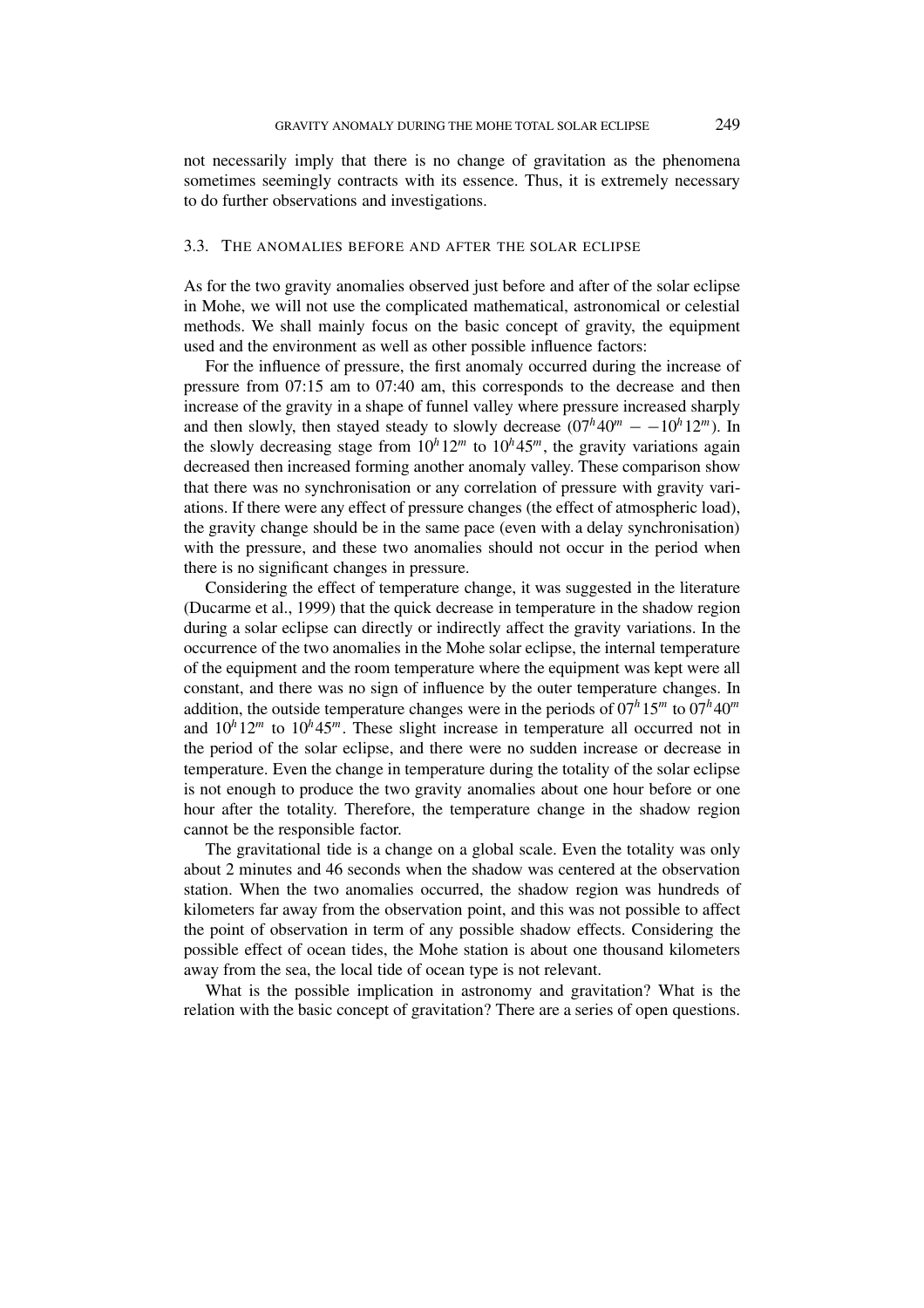The authors will focus mainly on the gravity and its principle in the rest of the discussions.

Firstly, the two anomalies in gravitation variations have an amplitude of about 6 ∼ 7 *µ*gal , which is 2 − 3 times of the standard error of the gravimeter. The two anomalies all last about 30 to 40 minutes with several thousands of recordings (forming the shape of these anomalies), which imply that the anomalies were not due to some observation errors or random signals.

Secondly, according to the principles of gravitation, some possible reasons or cases responsible for the 6 ∼ 7 *µ*gal anomalies are:

- From the point of view of the Earth's movement, the increase of ground level could lead to small decrease in the gravity variation at the observation point, while the subsidence could give rise to a small increase in gravity. According to the theoretical formula [6], the increase of 3cm in ground level may reduce the gravity by  $6 \sim 7 \mu$ gal.
- The possible redistribution of underground mass due to motion could induce some gravity changes. The mass (or density) decrease shall reduce the gravity at a certain point, and vica versa.
- The superimposition forcing may be enhanced in the direction of the Moon and the Sun, so as to reduce the gravity at the Earth's surface.
- Other unknown reasons.

For the first two cases2, these require that the ground suddenly moves up about 2–3 cm, then sudden moves down with certain symmetry, and this should happen twice; or these require the underground mass (e.g., groundwater) flow out of the region and flow back again, and repeat twice. These are impossible from the point of view of geosciences. In addition, in the near two hours before or after solar eclipse, the shadow of totality was near hundreds or even thousands of kilometers away from the observation station, and it was very unlike to cause any repeatable gravity variations.

For the reason in the third case – the superimposition of the gravitational attractions by the Moon and the Sun might be enhanced. From the measured data, one can see that the superimposition could be enhanced or weaken in the first anomaly valley, and this repeat again in the second anomaly valley. This could be related to the essential properties of gravitation.

## 3.4. EFFECT OF GROUND TILTING AND THERMAL STRESS

As the puzzles presented in out preliminary results (Wang et al., 1999) remain unexplained, there are various explanations and suggestions we received from our the scientists all over the world. One interesting explanation is given by Weiss [9] at MIT. He suggested that von Kluber (1960) reviewed the various solar eclipse where the tilting of the earth during the eclipse could possibly cause some errors. Then, Weiss (private communications) proposed that the observed effect in the total solar eclipse could be due to thermally induced tilt and the tilts must have been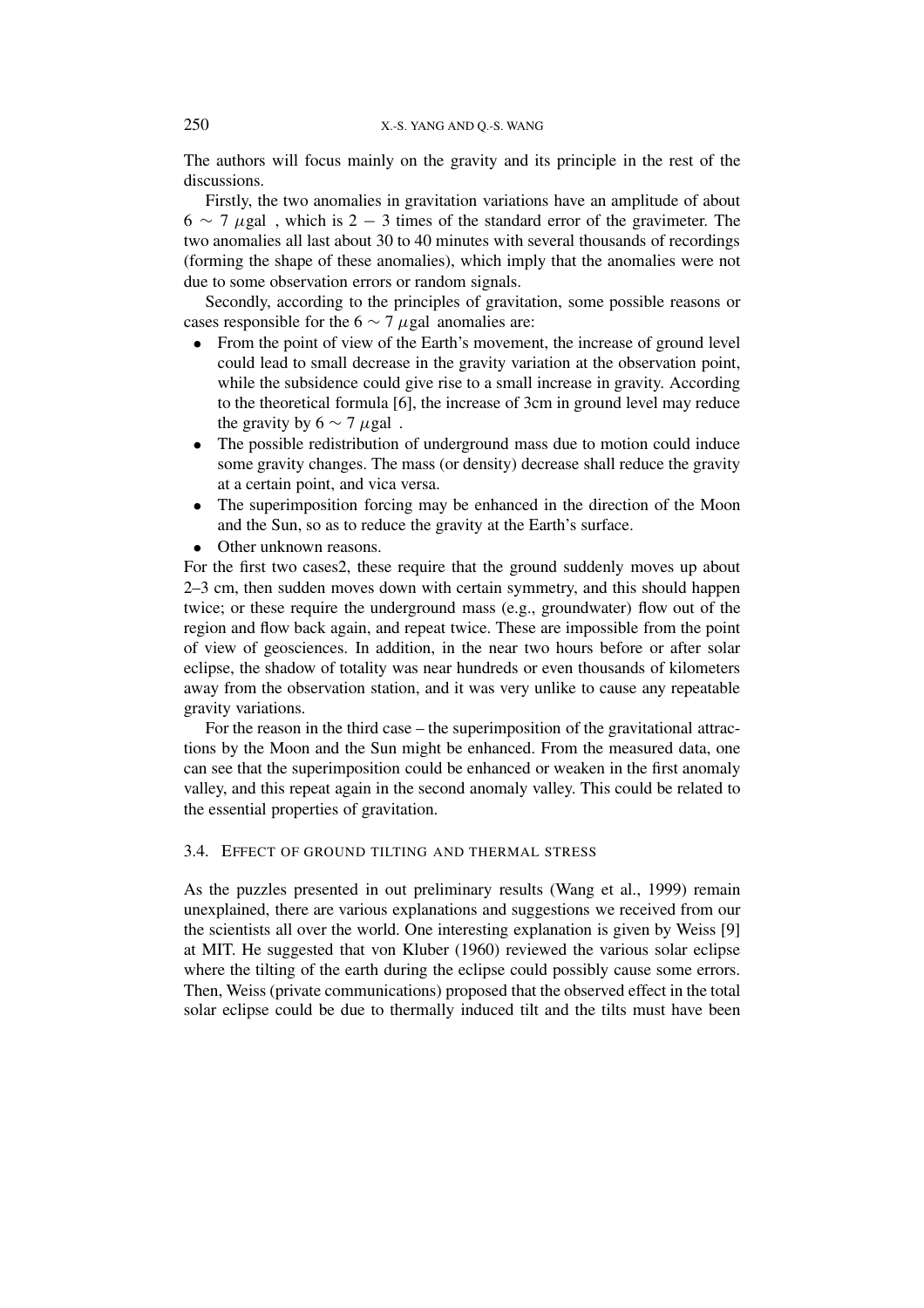reasonably large – as large as 0.1 milliradian – since the effect to be unipolar must be second order. The projection of *g* along the gravimeter axis changes away from parallel for both positive and negative tilts. The thermal gradients are maximum at the beginning and end of the eclipse and go to zero during the eclipse.

In order to investigate the effect of ground tilt due to thermal stress and temperature change, first we use the recorded the temperature variations during the solar eclipse, the maximum temperature change out the lab room (the temperature only variations with  $\pm 1$ °C inside the room), thus its effect on the gravity variations is  $< 1 \mu$ gal. However, as the ground tilt was not measured during the solar eclipse. We have recently conducted a ground tilt in the similar environment where we used the liquid nitrogen to could down the outside ground in the nearly same pace and duration as the real solar eclipse to simulate the temperature variations so as to measure the ground tilting movement. We found that the ground tilting is much less 0.01 milliradian for a temperature change of 2 degree. In order to achieve the 0.1 milliradian with an equivalent effect of  $5 \mu$ gal, the necessary temperature change must be  $\pm 20$  degree. This was definitely the case in the real solar eclipse. In addition, even this could be the contribution factor to the puzzle, we still could not explain sure the double peaks could repeat and locate in the first and last contacts.

Even *inside* the room, we force the a two peak temperature change of 10 degree so as to simulate the two anomalies, after removing the high frequency variations, we still found a residual relatively smooth curve (solid curve in Figure 2) whose variations still remain unexplained. Thus, the observed puzzles could be due to the ground tilt and thermal stress, however, it is very unlike to cause the anomalies with such high values as observed during the total solar eclipse. Therefore, more observations with much more careful design shall be done in the future in order to resolve this effect and the observed puzzles.

Another explanation is given by Andrews (1997) whose suggested that the gravitational field has a velocity-dependent and circular propagation component (Andrews, 1997). This is interesting and promising, and thus suggests that more observation is absolutely necessary.

### 3.5. NEW CONSTRAINT OF GRAVITATIONAL SHIELDING PARAMETER

Besides all possible explanations of the observed data, Unnikrishnan et al (2001) argued that the observed variations does not necessarily support the hypothesis of gravitational shielding. By using our data, they calculated a very accurate constraint on the Majorana parameter *h*

$$
h \le 2 \times 10^{-17} \text{cm}^2/\text{g},\tag{1}
$$

which was the best limit. By using the same method and the observed data after the ground tilt corrections, we can estimate a new constraint on Majorana parameter

$$
h \le 6 \times 10^{-18} \text{cm}^2/\text{g},\tag{2}
$$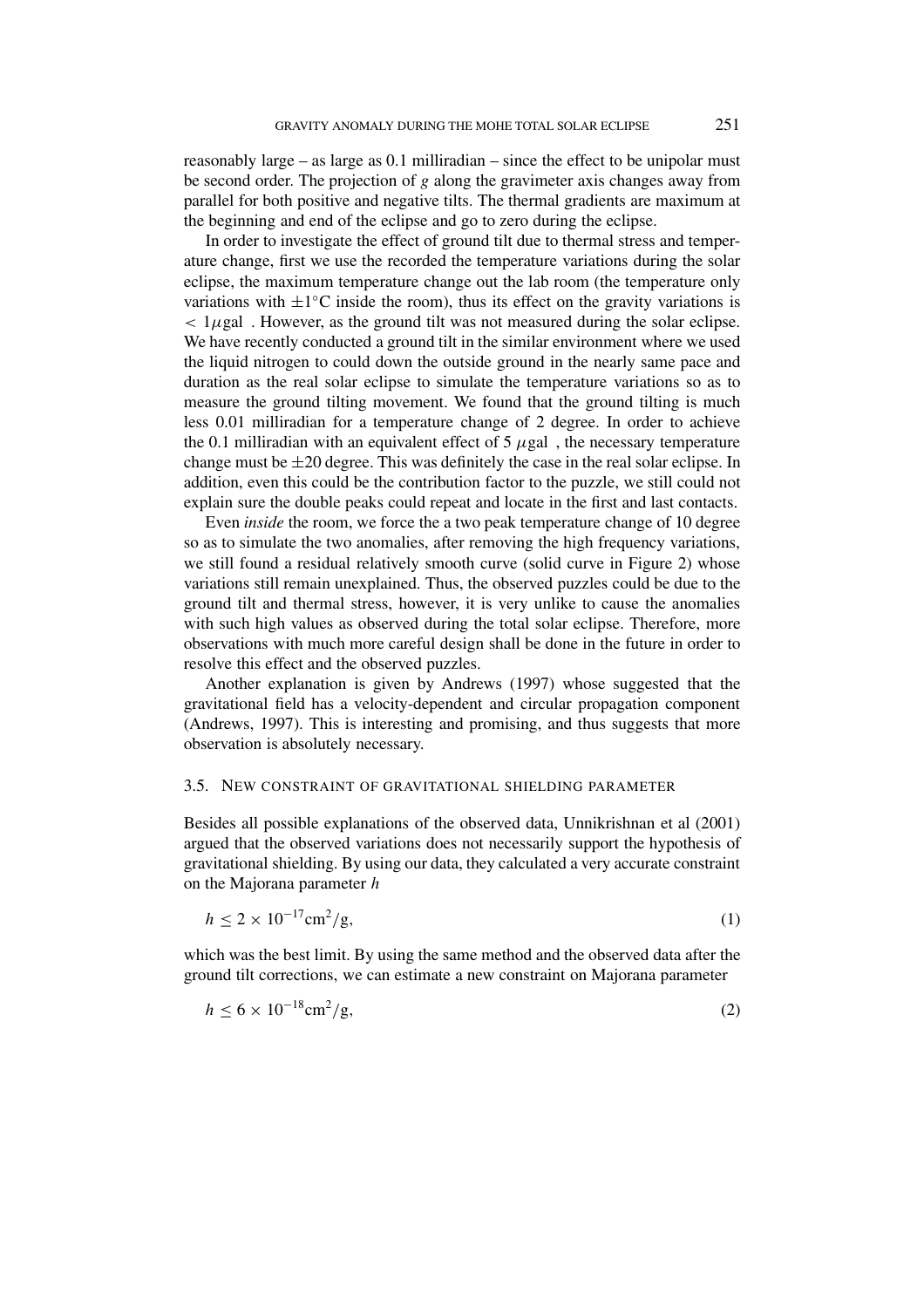

*Figure 2.* Gravity variations after the simulated ground tilting corrections.

which is the best limit obtained so far. Thus, whatever the explanation for the puzzles, we can at least provide a new constraint on the strength of the possible gravitational shielding.

#### **4. Conclusions**

The observations during the Mohe solar eclipse show no significant gravity variations during the solar eclipse from the first contact to the last contact. Therefore, the possible gravitational absorption or shielding remains undetermined. More highprecision gravimeters and longer time recordings shall be used during the future solar eclipses.

There were, however, two unexplained gravity anomaly valleys observed from the Mohe solar eclipse on 9 March 1997. There has not been such kind of anomalies reported in the literature. This may be related to the fundamental properties of gravitation and may have very important scientific implications. This shall attract more basic research with a combination of researchers from astronomy, celestial mechanics and other disciplines.